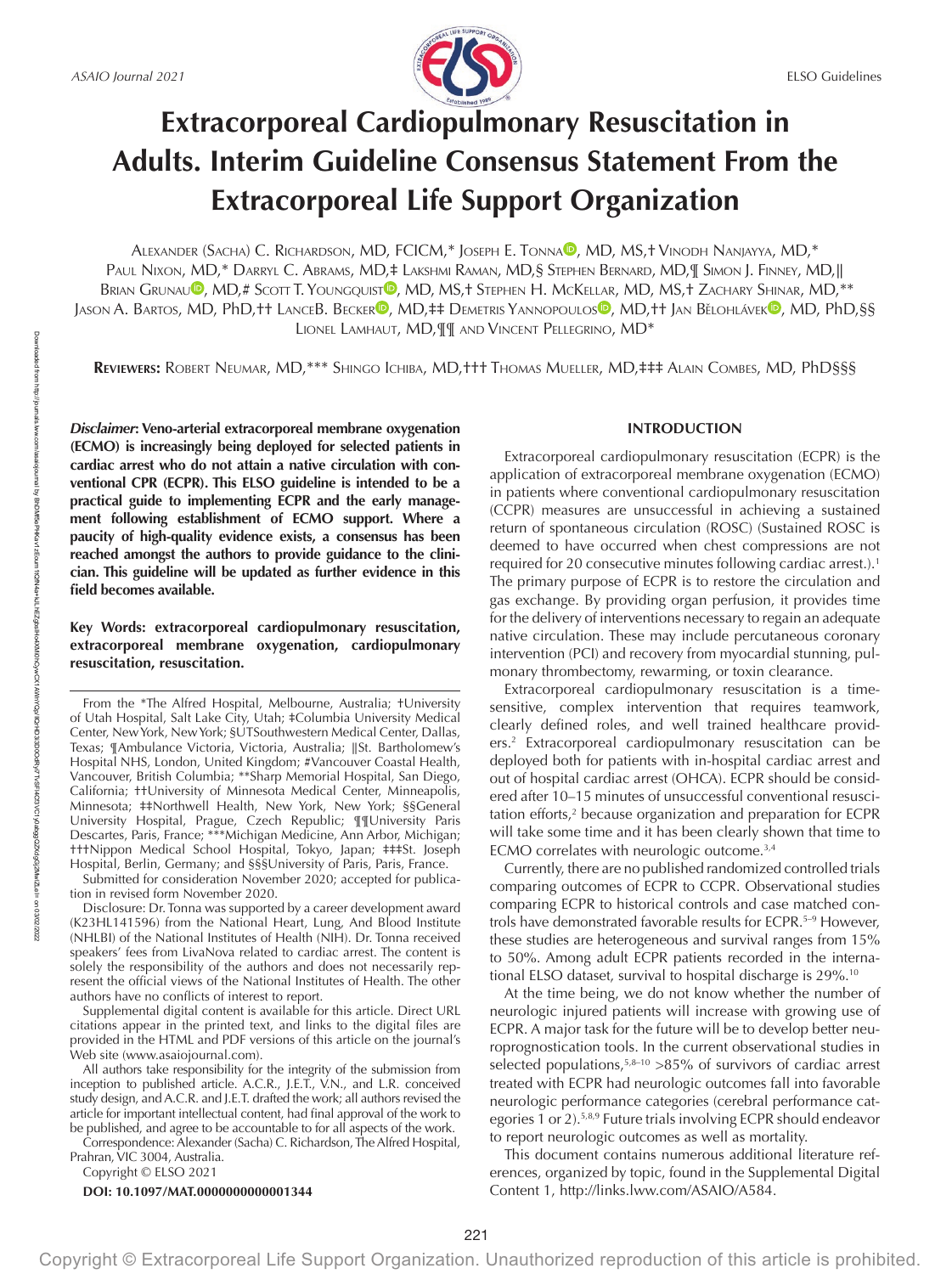#### Table 1. Example of Inclusion Criteria for ECPR

| Age $< 70$ years <sup>14</sup>                                                           |
|------------------------------------------------------------------------------------------|
| Witnessed arrest                                                                         |
| Arrest to first CPR ("no-flow interval") < 5 minutes ( <i>i.e.</i> , bystander CPR)      |
| Initial cardiac rhythm of VF/pVT/PEA                                                     |
| Arrest to ECMO flow < 60 minutes "low flow interval"*                                    |
| ETCO2 > 10 mm Hg (1.3 kPa) during CCPR before cannulation for ECMO                       |
| Intermittent ROSC or recurrent VF                                                        |
| "Signs of life" during conventional CPR may be a positive predictive factor for survival |
| The absence of previously known life limiting comorbidities (e.g. end stage heart failur |

rt failure/chronic obstructive pulmonary disease/endstage renal failure/liver failure/terminal illness) and consistent with patient's goals of care

No known aortic valve incompetence (>mild aortic valve incompetence should be excluded)

\*Unless other favorable prognostic features are present: *e.g.,* periods of intermittent ROSC/hypothermia prearrest/young age/signs of life during CPR. CPR, cardiopulmonary resuscitation; ECMO, extracorporeal membrane oxygenation; ECPR, extracorporeal cardiopulmonary resuscitation; ROSC, return of spontaneous circulation.

#### *Patient Selection*

Robust data to identify those who may benefit from ECPR are lacking. Protocols and guidelines strive to identify cases most likely to survive with favorable neurologic outcome—such as those patients who are witnessed to arrest and in whom highquality CPR was initiated rapidly, in addition to cardiac arrests with a presumed reversible pathology, such as acute coronary occlusions.1,11–13

We recommend that locally agreed inclusion criteria be formulated to guide clinicians on balancing the wise use of resources amongst patients who are thought to have an improved chance of survival following cardiac arrest (**Table 1**).

Decision-making for ECPR is often time critical and relies on incomplete information. As such, it may be reasonable to start ECPR as a bridge-to-seeking further information regarding appropriateness of on-going support. Institutions may choose to use alternative inclusion criteria for OHCA *versus* in-hospital cardiac arrest given differences in etiology and expected survival.

## *Timing*

The optimal time before initiation of ECPR in cases of refractory cardiac arrest is not well defined. If initiated too early, ROSC may have been gained with CCPR avoiding the additional risks of veno-arterial ECMO. If initiated too late, the risk of hypoxic ischemic injury to the brain and other organs increases significantly; resuscitation-related organ trauma and coagulation disorders may also increase. Among observational studies, shorter intervals between the cardiac arrest and ECPR initiation correlate with improved survival.<sup>4,15,16</sup>

The time required to establish ECMO support is highly dependent upon the capabilities of the resuscitation team and patient factors. It may be achieved in as little as 10 minutes but may take longer.<sup>9</sup> We therefore advise early assessment for ECPR candidacy. It is reasonable to consider commencing cannulation after 10–20 minutes of failed resuscitation efforts. Beyond 20 minutes of refractory arrest, the probability of ROSC and survival with CCPR is <5%17,18; thus, the risks of V-A ECMO and ECPR at this point, with appropriately selected patients and providers, may be justified.

The maximum arrest duration before ECPR becomes futile and has also not been well defined. Neurologically intact survival has occurred following more than 3 hours of mechanical CPR before ECPR in the context of a hypothermic arrest. In contrast, among nonhypothermic arrests, the majority of survivors were established on ECMO support in <60 minutes from the onset of cardiac arrest. In one center, ECPR survival after 90 minutes of CCPR was 14%.19 Until there are more robust data to the contrary, we recommend that the goal of ECPR is to establish adequate ECMO flow within 60 minutes of onset of cardiac arrest.

## *Location*

The optimal location to provide safe and timely cannulation for ECPR in a hospital may differ between institutions depending on infrastructure, staffing, and other logistical considerations. Deployment of ECPR does not require an operating theater. Some centers have proven the feasibility of providing prehospital ECPR to minimize low flow time.<sup>6</sup> It is uncertain at present if provision of a prehospital ECPR system rather than transport of the OHCA patient to a center that provides ECPR leads to improved outcomes.

In the absence of definitive evidence, it is recommended that patients in refractory cardiac arrest who are suitable for ECPR should be transported to the nearest hospital which can provide this support as fast and as safely as possible. Early notification of a potential ECPR case is reasonable to gain time for hospital staff to mobilize the required team. If transport to a hospital-based ECPR setting is undertaken, emergency medical services systems should strive to minimize interruptions to high-quality CPR during the extrication, transport, and hospital hand over. Automated mechanical compression devices may facilitate this.

Before further data become available, at the present time, it is recommended to reserve out of hospital ECPR to highly specialized teams, possibly in the setting of controlled clinical trials.<sup>6</sup>

# *Mode of Support: Rationale for V-A extracorporeal cardiopulmonary resuscitation*

The goal of ECPR is the rapid restoration of adequate organ perfusion with cardiopulmonary support utilizing V-A ECMO.

#### *Cannulation Phase*

The cannulation phase commences with skin preparation to the femoral areas with antiseptic solution at which point modification to the ACLS algorithm should occur. Concurrently, the following processes must occur:

## *External Cardiac Massage*

External cardiac massage must continue throughout the cannulation phase, which may be assisted by application of an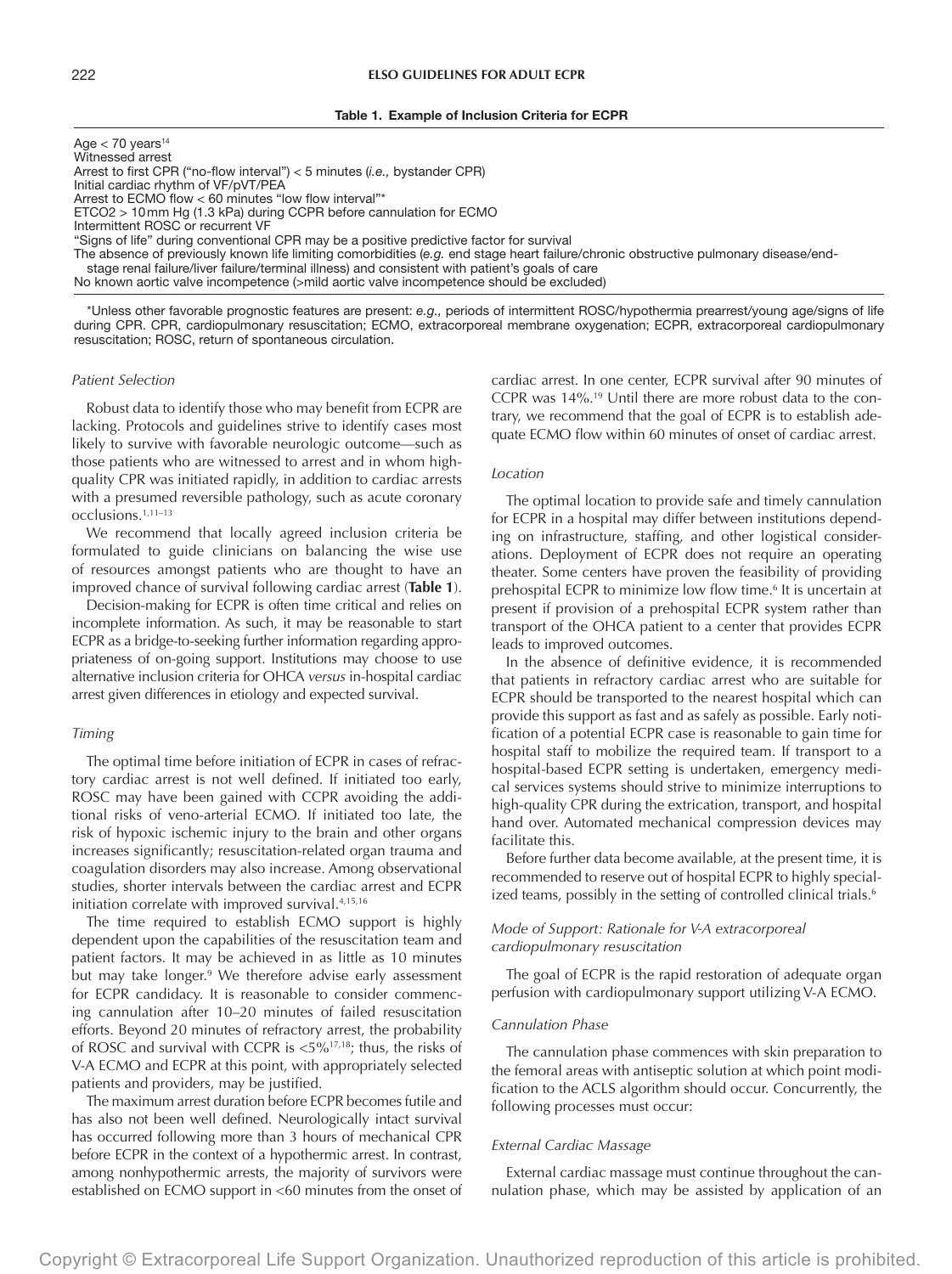automated mechanical compression device. Studies comparing the mechanical chest compression devices with humanperformed chest compression during CCPR have shown similar survival outcomes. We, therefore, extrapolate that a mechanical chest compression device *may* offer advantages during a prolonged resuscitation attempt during ECPR by reducing staff physical fatigue, providing more space around the patient and minimizing body movements during the cannulation.<sup>8,20</sup>

Some mechanical chest compression devices require careful positioning over the lower third of the sternum in the midline and must be checked regularly throughout application. Migration toward the upper abdomen reduces the effectiveness of compressions and is potentially harmful.<sup>21</sup>

#### *Cannulation*

Percutaneous ECMO cannulation has been shown to be effectively performed by providers from many disciplines, including surgeons,  $20,22$  intensivists,  $23$  cardiologists,  $9$  and emergency physicians.20,22,24 However, those performing this technically challenging procedure must have the requisite training to develop the required skills, and sufficient volume of experience to maintain competency. Ideally, cannulators should be performing conventional vascular access procedures regularly. We advise that the decision to initiate cannulation occurs after a risk/benefit assessment of the most skilled immediately available provider, within the context of patient-specific cannulation complexities and the risk of continued CCPR.

## *Cannula Insertion*

#### **Percutaneous**

The common femoral artery and vein may be accessed using a modified Seldinger technique.<sup>23</sup> The femoral vessels should be imaged with ultrasound in real time to increase first-pass success rates. In suspected pulmonary embolism as the cause for arrest, ultrasound visualization of the vessels is particularly important to exclude inadvertent cannulation of a thrombosed vein. Chest compression pauses, if required, should be kept to a minimum during cannulation. The first cannula may be flushed with heparinized saline or periodically back-flushed, to prevent clot formation while the second cannula is inserted. This step is not required for the second cannula as connection to the preprimed circuit is imminent.

There is no strong preference regarding the side and, in the case of difficulty, unilateral cannulation of both femoral vessels is acceptable. Time to support takes precedence over these other considerations. If two trained operators are available, contralateral cannulation may be faster.

The venous and arterial guidewires should be imaged before cannula insertion to confirm correct location and avoid inadvertent nonphysiologic support.<sup>25</sup> This may be performed with bedside vascular ultrasound in combination with transthoracic or transesophageal echocardiography (for imaging of wires in the hepatic inferior vena cava and abdominal aorta) or with fluoroscopy.25 If available, fluoroscopy offers advantages in that it can evaluate the course and size of the vasculature. However, cannulator preference with alternative methodologies is acceptable; minimizing time to support remains the priority. Intraarrest transesophageal echocardiography, in the hands of experienced providers, can facilitate placement and is supported by specialty guidelines.<sup>26</sup>

# **Distal Perfusion Cannula**

Observational series suggest that ultrasound-guided placement of a smaller distal antegrade perfusion cannula (sometimes called distal limb perfusion cannula) in the ipsilateral superficial femoral artery, perfused off the side port on the arterial cannula, is associated with reduced critical limb ischemia.27 Leg perfusion could also be *via* retrograde flow *via* cannulation of the dorsalis pedis or posterior tibial arteries. This distal perfusion cannula is not required for initial deployment—priority should be given to therapies such as coronary catheterization—but should be sited ideally within 4 hours to reduce the risk of limb ischemia and subsequent need for fasciotomy or limb amputation.28 The use of calf tissue oxygen saturation with near infra-red spectroscopy may provide monitoring of leg perfusion and onset of ischemia.

#### **Surgical**

Arterial (antegrade and retrograde) and venous cannulation can also be acquired *via* surgical cut down techniques. The main advantage of cut down technique is direct visualization of the vessels while cannulating. This can be used to salvage a failed percutaneous access attempt. Cut down approaches may increase subsequent bleeding or infection from cannulation sites.

#### *Cannula Choice*

Cannula size should be guided by the relative balance between vessel size and the anticipated need for flow. Some data suggest increased limb ischemia with larger cannula size<sup>29</sup> although this has not been confirmed in other studies. Arterial 15–17 Fr and 19–25 Fr multistage venous cannula provide satisfactory blood flow,<sup>30</sup> although smaller cannulae may be acceptable for small patients.<sup>29</sup> A single-stage drainage cannula is also acceptable. Most circuits can deliver >4L/min blood flow with a 15 Fr arterial return cannula. For large males, a 17–19 Fr arterial return cannula may be used. Significant arterial vasospasm may be seen in prolonged cardiac arrest after multiple doses of IV adrenaline, which may impede percutaneous cannulation.

# *ACLS Modifications*

Standard ACLS therapies should be applied throughout the resuscitation until the cannulation procedure commences. The code leader should not be engaged in the ECMO cannulation process, but should provide oversight of the parallel conventional and ECMO resuscitation. Extreme caution should be applied when defibrillating the patient once guide wire insertion commences, due to the risk of electrocution of the cannulators. It may be reasonable to suspend further defibrillation attempts from this point until the patient is established on V-A ECMO support. Brief rhythm and pulse checks may still occur at the discretion of the code leader, as ROSC may allow the cannulation team more time for cannulation. End-tidal CO2 and tissue oxygenation monitoring may help in assessing CCPR quality and ROSC detection.31–33

Pauses to chest compressions for any reason should be kept to a minimum. Adrenaline and other drug administration may continue through the cannulation phase as directed by the code leader. When V-A ECMO support is imminent, as the circuit is being connected to the cannulae, adrenaline boluses should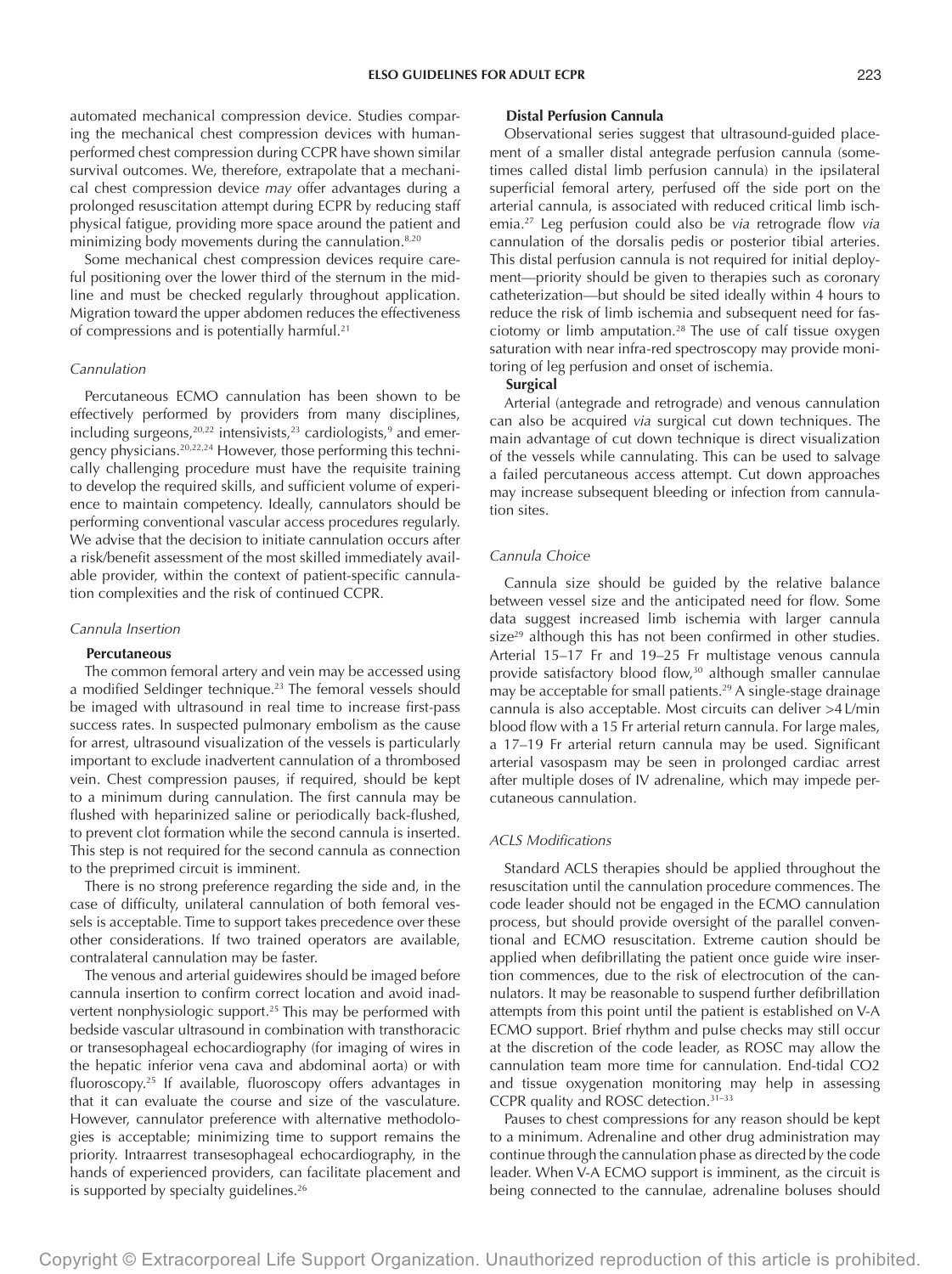#### 224 **ELSO GUIDELINES FOR ADULT ECPR**

Cannulae insertion

Connection to circuit (purge all air from circuit during connections)

Final Checks:

#### Gases

No air bubbles in circuit / membrane / connections.

Sweep Gas Flow connected to oxygenator - commence at 3-4 L/min (titrate to CO<sub>2</sub> on ABG)

Increase RPM to generate adequate positive pressure in return limb of circuit

**Clamps** 

Remove clamps on circuit - ensuring antegrade ECMO blood flow

Increase RPM to achieve 3-4 L/min ECMO blood flow

 $\mathbf{I}$ 

Discontinue mechanical chest compressions

Figure 1. Cannulation sequence of events.

be discontinued as there is a risk of significant hypertension on establishment of a circulation with V-A ECMO blood flow.

# *Connection and Establishment of Extracorporeal Membrane Oxygenation Support*

The primed circuit is connected to the inserted ECMO cannulae using a technique to purge all air from the lines, thereby avoiding risk of air embolism. There is no need to warm the saline prime in the circuit before V-A ECMO support in ECPR (**Figure 1**).

The console operator should increase pump revolutions per minute to generate positive pressure in the return limb of the circuit before releasing the final clamp, this ensures antegrade circuit flow. Gradual increases in V-A ECMO support should occur over 20 seconds, aiming for a blood flow of 3–4L/min. The goal of ECMO support is to halt on-going global ischemia. The minimum flow rate required to achieve this goal is uncertain. Serial measurement of lactate to assess clearance and monitoring of organ function may be used to guide support.<sup>34</sup>

Once V-A ECMO blood flow is ≥3L/min, mechanical compressions should be discontinued as an adequate circulation has been established. Vasopressor and inotrope infusions, if running, may need to be weaned rapidly.

## *Extracorporeal Cardiopulmonary Resuscitation-Specific Immediate Postcardiac Arrest Care Management*

- 1. The access cannula position should be confirmed with fluoroscopy or echocardiography before cannula securing and dressing. The tip of the drainage cannula should be positioned in the right atrium. Both cannulas should be secured once an acceptable position is achieved.
- 2. Mean arterial pressure measurement: This is best achieved with a right-sided upper limb arterial line (radial or brachial). Right upper limb blood gas sampling gives the easiest indicator of native circulation  $P_aO_2$  which may represent the cerebral oxygen delivery depending on the mixing point in the aorta between native circulation and V-A ECMO blood flow.35 Until an arterial line is placed,

noninvasive measurement using a Doppler and a cuff will assist with initial vasopressor dosing.

- 3. An optimal mean arterial pressure (MAP) target following ECPR has not been identified. We recommend titrating vasopressors to MAP target ≥60mm Hg for organ perfusion pressure and <80mm Hg to minimize risk of left ventricular (LV) distension. Animal data suggest higher MAP targets during initial reperfusion may improve neurologic outcome.
- 4. Titrate sweep gas flow mechanical ventilation if ROSC has occurred by frequent arterial blood gases monitoring to avoid hypocarbia.
- 5. Address potential drainage insufficiency (drainage line chatter) with fluids/transfusion/weaning of V-A ECMO blood flow if excess to requirement; total circulation is made up of native cardiac output, if present, plus ECMO blood flow.
- 6. Ensure correct placement of endotracheal tube.
- 7. Central venous access.
- 8. Sedation and analgesia.
- 9. Perform bedside ultrasound: cardiac, thoracic, and abdominal imaging to identify possible complications (pneumothorax and thoracic/abdominal bleeding) and assess valve competence and LV distension.
- 10. Temperature monitoring and control.
- 11. 12 lead ECG.
- 12. Chest x-ray.
- 13. Establish end-tidal CO2 monitoring to assess native cardiopulmonary circulation.
- 14. Formal laboratory bloods including cross match.

# *Further Care Within the First Few Hours*

1. Check circuit blood flow stability. Unstable (falling) ECMO circuit blood flow should prompt a search for intraabdominal, including retroperitoneal, and thoracic sources of hemorrhage, cardiac tamponade (associated with prolonged chest compression or trauma), or ECMOdriven LV distension with pulmonary congestion.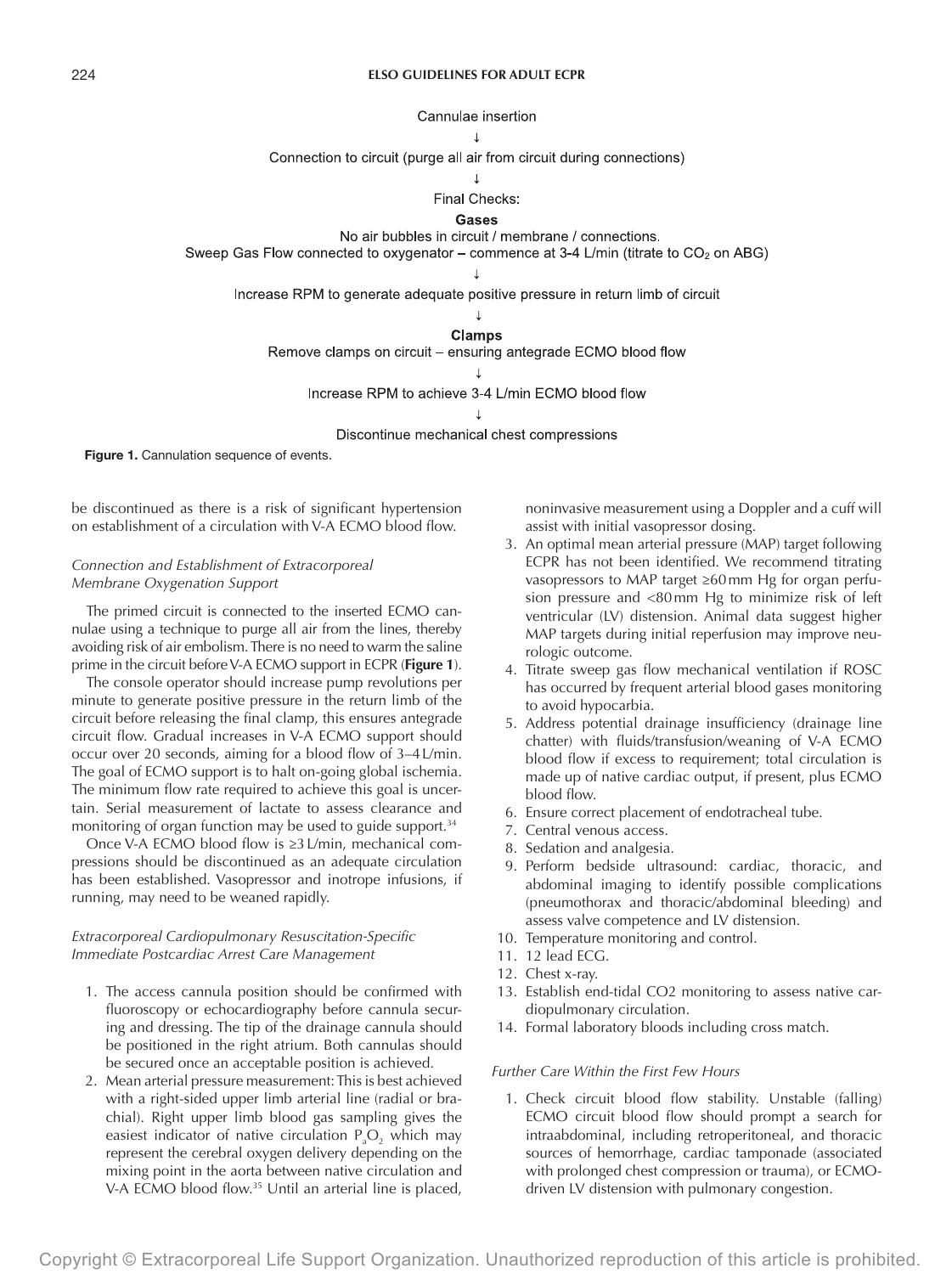- 2. Restoration of a potentially perfusing rhythm increases likelihood of native circulation with LV ejection and thus reduces risks of LV distension, valvular regurgitation, pulmonary edema, and intracardiac thrombus formation. Patients in refractory arrhythmias should have another attempt at electrical cardioversion after several minutes of extracorporeal support. The restoration of coronary perfusion pressure with the V-A ECMO along with improving acid–base status may lead to a successful cardioversion at this point. However, coronary ischemia and other reversible factors need to be addressed. Therefore, multiple attempts should be avoided unless these factors are resolved.
- 3. Peripheral V-A ECMO may increase LV afterload. If LV distension and pulmonary congestion occur, consideration to LV venting should be given. Options include: an intraaortic balloon pump, direct LV vent, Impella, or atrial septostomy.<sup>36</sup>
- 4. Consider mechanical ventilation with positive end expiratory pressure ≥10 ${\rm cm}\, {\rm H_2O}$  to reduce LV afterload and prevent or treat pulmonary edema. Due to reduced pulmonary blood flow, reduce minute ventilation to achieve a low normal etCO<sub>2</sub>. Lack of etCO<sub>2</sub> may indicate the absence of a native circulation.
- 5. Hyperoxia may be associated with worse neurologic outcome after cardiac arrest, including in the ECPR population.37 Avoidance of hyperoxia can be achieved through careful blending of ECMO fresh gas flow with an air and oxygen mix. We recommend targeting a patient arterial oxygen saturation of 92–97%.
- 6. Carbon dioxide  $(CO_2)$  targets after resuscitation from cardiac arrest are conflicting, but a predominance of studies demonstrates increasing mortality with initial hypocarbia.38 There is insufficient data among ECPR-specific populations to provide further recommendations.
- 7. Targeted temperature management can be precisely achieved using the heat exchanger on the ECMO oxygenator. Based on protocols with best outcomes and consensus, we advise on 33–36 for 24 hours, then gradual rewarming to  $37^{\circ}$ C.<sup>8,9</sup>
- 8. Siting a distal limb perfusion cannula is known to be associated with decreased limb ischemia in V-A ECMO.27 Accordingly, we recommend a distal perfusion cannula should be sited on the side of arterial cannulation. This should be performed within 4 hours of cannulation, although this should not delay cardiac reperfusion or urgent diagnostic imaging for bleeding or pulmonary embolism if these are required.<sup>28</sup>

## *Coronary Angiography/Percutaneous Coronary Intervention*

Studies suggest improved outcomes in cardiac arrest patients treated with PCIs. Extracorporeal cardiopulmonary resuscitation series targeting cardiac arrest believed to be due to acute coronary etiologies, which used protocolized catheterization postcannulation are associated with increased survival.<sup>8,9,20</sup> Accordingly, we recommend emergent coronary angiography for all ECPR patients without an obvious alternate noncardiac cause, independent of age and presenting rhythm.

The cardiology team should be informed at the time of setup for all ECPRs and be presented with the history and 12 lead ECG postcannulation for assessment.

## *Imaging*

In adults, as well as initial ultrasound, we recommend routine computerized tomography (CT) imaging is performed in all ECPR cases as soon as practical. If the cause of the cardiac arrest is unclear, or if there are signs for significant internal hemorrhage, CT should take place immediately after the cannulation, otherwise after coronary angiography.

If the cause of the arrest is unclear, consider:

- 1. CT brain
- 2. CT pulmonary angiography (timing of contrast administration and ECMO blood flow may need to be adjusted to improve image quality)
- 3. CT abdomen/pelvis

If the cause for cardiac arrest is identified in the cath laboratory, consider imaging:

4. CT brain

If there is evidence falling ECMO blood flows or drainage insufficiency (drainage line chatter), these additional scans may be useful:

- 5. CT abdomen/pelvis
- 6. CT chest

The rationale for routine CT imaging is to identify causes of the cardiac arrest, early identification of catastrophic brain injuries and solid organ bleeding from prolonged mechanical chest compressions. If patient has drainage insufficiency and an abdominal ultrasound scan is suggestive of free fluid, arterial phase CT scan of the abdomen and pelvis should be considered to rule out injury to the liver and spleen. This often occurs early and may present with falling ECMO blood flow or drainage insufficiency. Liver and splenic lacerations are commonly amenable to embolization with interventional radiology.

Early echocardiography to assess biventricular and valvular function is helpful in predicting complications of ECMO support. The presence of greater than mild aortic regurgitation dramatically increases the likelihood of catastrophic LV distension and pulmonary edema.

## *Weaning off Extracorporeal Membrane Oxygenation*

Once the etiology of the cardiac arrest is addressed, native cardiac function may return and be sufficient for separating from V-A ECMO support after a period of recovery. There is a lack of consensus on the timing of weaning and decannulation for V-A ECMO, although a period of 3–4 days ECMO support is typically seen.<sup>10,34</sup> Premature decannulation results in hemodynamic deterioration and either urgent recannulation for support or cardiovascular collapse and possible death, whereas prolonging ECMO support unnecessarily may lead to significant morbidity and mortality.

V-A extracorporeal membrane oxygenation weaning usually consists of serial reductions in blood flow until a flow of 0.5–1.0L/min is achieved, with serial echocardiographic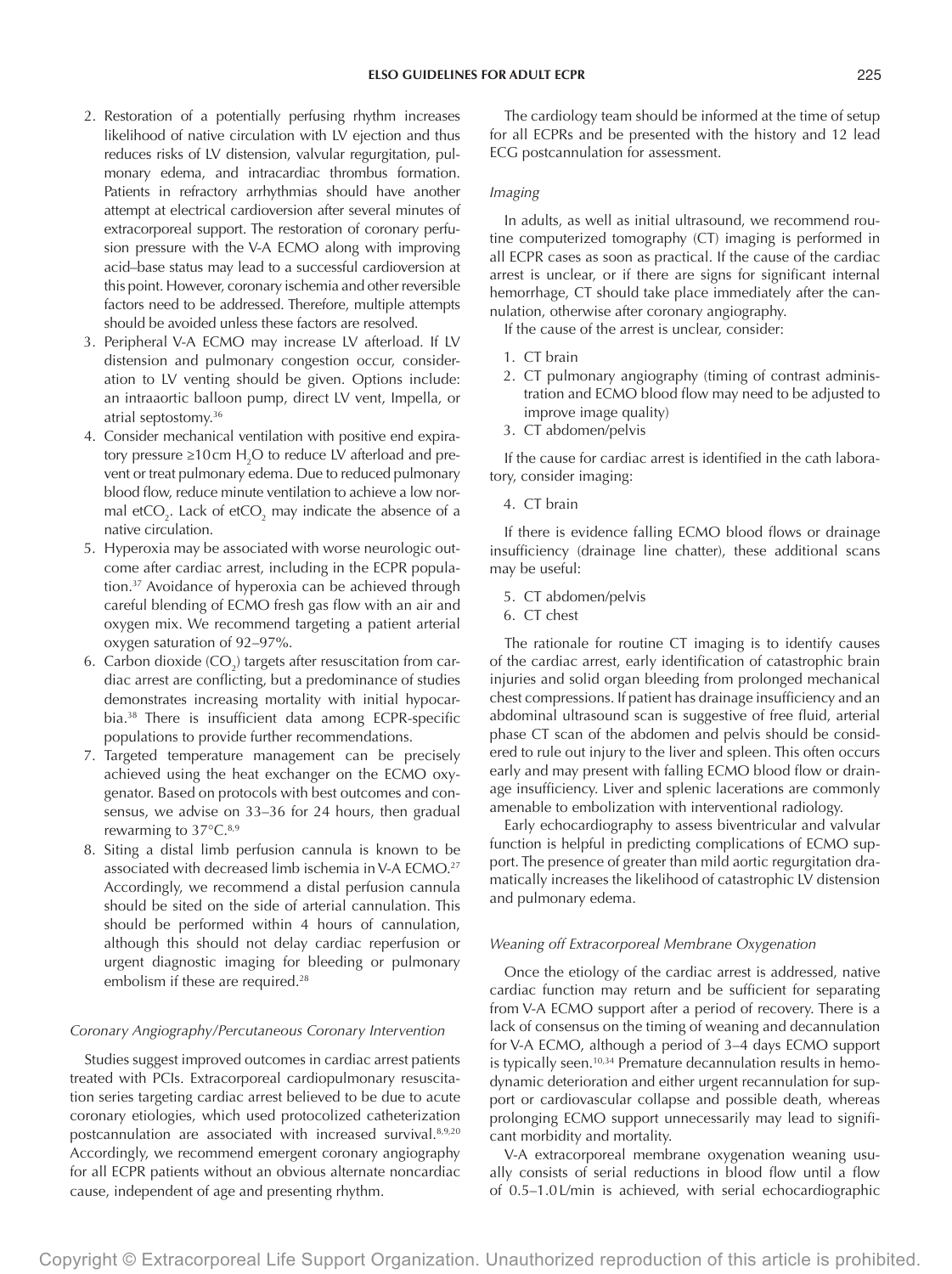and hemodynamic assessment at each stage. Even with this minimal ECMO flow, right ventricular preload is reduced, and hence, right heart function is not tested under fully unsupported, loading conditions.

Trial off support, either by using an arteriovenous bridge within the circuit, or by clamping, allows temporary separation of ECMO from the patient. However, it requires intermittent circuit clamping and carries a significant risk of circuit thrombosis.

Once a successful weaning study has been completed, flow should be increased to 2L/min until time of decannulation to minimize the risk of circuit thrombosis.

Some patients will survive ECPR neurologically intact, but fail to recover sufficient myocardial function for successful weaning and decannulation; for these, long-term mechanical cardiac support such as ventricular assist device (VAD) or cardiac transplantation may be the only option for survival.34,39 We recommend early discussion with a referral center that offers durable VAD and cardiac transplantation for these patients.

For those patients that are not weanable and who are not considered candidates for durable VAD or cardiac transplantation, terminal decannulation with palliation may have to be considered.

Brain death is a common mode of death following ECPR and organ donation may be considered in this circumstance. Declaration of brain death has to follow national guidelines and may need an adjusted protocol with on-going ECMO support. Organ donation is also possible following circulatory death after withdrawal of ECMO support.

## *Consent*

Consent for ECPR therapy from those receiving CCPR is not possible. Furthermore, it is unlikely that an appropriate consent process can take place with next of kin during this time. Whereas ELSO Guidelines for ECMO initiation recommend consent before initiation of ECMO, with a clear treatment plan including the rationale for withdrawing care due to lack of recovery or ineligibility for long-term mechanical support, this is usually not possible among those considered for ECPR. Patients are initiated on ECPR based on the presumption that they would want all efforts pursued.

We recommend that institutions offering ECPR develop a guideline for ECPR treatment which includes eligibility, goals of treatment, and a timeline with conditions for stopping ECMO in those without neurologic recovery, or in those ineligible for long-term mechanical cardiac support because of insufficient cardiac recovery. After ECPR initiation, an immediate meeting should take place with the next of kin to explain the basics of ECPR, the institutional guidelines of care for ECPR, and obtain consent for continued treatment.

## **PROGRAM DEVELOPMENT AND LOGISTICS**

## *Program Development*

The provision of ECPR should not be first entertained during CPR, but rather requires careful organizational consideration. An institution wanting to provide ECPR should engage in a multidisciplinary discernment process of clinicians and administrators to include: a needs assessment, program feasibility and sustainability, expectations, and resource availability.20 Program development should consider human resources,

infrastructure already in place and the resources required to maintain competency. Eligibility criteria need to be developed which are clear and reproducible.

## *Training and Maintenance of Competency*

Given the complexities of instituting ECPR and its infrequent usage even in large centers, we advocate for regular system and team-based simulation with simulators that can be used to practice cannulations with on-going resuscitation measures. This training should be the cornerstone for any ECPR program development to aid in the delivery of consistent and safe care.

#### *Quality Improvement*

A quality improvement strategy needs to be developed to monitor process metrics and outcomes. With the added complexities of ECPR initiation, there is a risk to the quality of CCPR. Quality of care metrics for both CCPR and ECPR processes should be identified and monitored. Case reviews should be performed for every ECPR case, identifying areas for improvement and reporting institutional goal performance metrics. Goal metrics and outcomes should be monitored and reported.

## *Governance*

We recommend each institution has a robust process for clinical governance of their ECPR program with multidisciplinary input and review. Demographic, outcome, and complication data should be collected and reported to the institution providing oversight of the service and consideration given to contributing to an international dataset, such as ELSO, to allow for benchmarking and research opportunities.

#### *Additional Complexities for Out of Hospital Cardiac arrest*

Providing ECPR for those with OHCA poses additional logistical obstacles. Integrated prehospital protocols are required to identify appropriate patients early, provide prearrival notification to hospital teams, and facilitate timely transport to hospital with continued high-quality resuscitative efforts. Prehospital teams should identify methods to mitigate the risk to CCPR quality during extrication and transport, and should participate in ECPR simulation exercises.

Regardless of specific details of the protocol, only a very small proportion of patients with OHCA will ultimately be considered eligible for ECPR.<sup>40</sup> Thus, prehospital resuscitation for the remaining patients with OHCA should ideally not be altered, which poses the risk of worsening CCPR quality in the majority of arrests, which could decrease overall survival. Thus, clear collaboration of hospital and prehospital systems is required to identify ECPR-candidates in the prehospital setting to achieve early transport to hospital.

## **Acknowledgment**

We thank Elaine Cooley, MSN RN and Peter Rycus, MPH for the help in the overall process.

## **References**

1. Jacobs I, Nadkarni V, Bahr J, *et al*; International Liaison Committee on Resuscitation; American Heart Association; European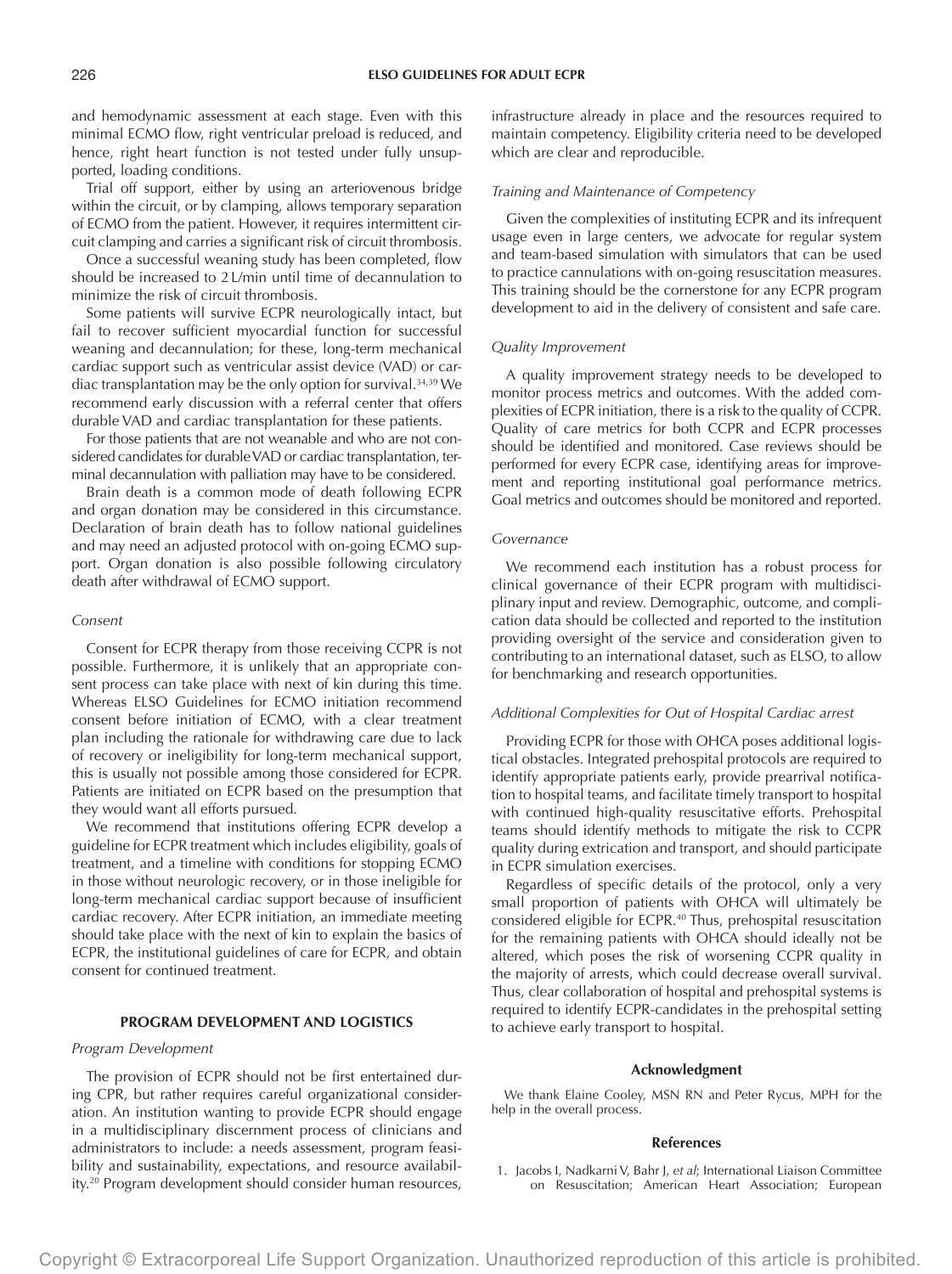Resuscitation Council; Australian Resuscitation Council; New Zealand Resuscitation Council; Heart and Stroke Foundation of Canada; InterAmerican Heart Foundation; Resuscitation Councils of Southern Africa; ILCOR Task Force on Cardiac Arrest and Cardiopulmonary Resuscitation Outcomes: Cardiac arrest and cardiopulmonary resuscitation outcome reports: Update and simplification of the Utstein templates for resuscitation registries: A statement for healthcare professionals from a task force of the International Liaison Committee on Resuscitation (American Heart Association, European Resuscitation Council, Australian Resuscitation Council, New Zealand Resuscitation Council, Heart and Stroke Foundation of Canada, InterAmerican Heart Foundation, Resuscitation Councils of Southern Africa). *Circulation* 110: 3385–3397, 2004.

- 2. Soar J, Maconochie I, Wyckoff MH, *et al*: 2019 International consensus on cardiopulmonary resuscitation and emergency cardiovascular care science with treatment recommendations: Summary from the basic life support; advanced life support; pediatric life support; Neonatal life support; education, implementation, and teams; and first aid task forces. *Circulation* 140: e826–e880, 2019.
- 3. Bougouin W, Dumas F, Lamhaut L, *et al*: Extracorporeal cardiopulmonary resuscitation in out-of-hospital cardiac arrest: A registry study. *Eur Heart J* 41:1961–1971, 2020.
- 4. Debaty G, Babaz V, Durand M, *et al*: Prognostic factors for extracorporeal cardiopulmonary resuscitation recipients following out-of-hospital refractory cardiac arrest. A systematic review and meta-analysis. *Resuscitation* 112: 1–10, 2017.
- 5. Chen Y-S, Lin J-W, Yu H-Y, *et al*: Cardiopulmonary resuscitation with assisted extracorporeal life-support versus conventional cardiopulmonary resuscitation in adults with in-hospital cardiac arrest: An observational study and propensity analysis. *Lancet* 372: 554–561, 2008.
- 6. Lamhaut L, Hutin A, Puymirat E, *et al*: A pre-hospital extracorporeal cardio pulmonary resuscitation (ECPR) strategy for treatment of refractory out hospital cardiac arrest: An observational study and propensity analysis. *Resuscitation* 117: 109–117, 2017.
- 7. Sakamoto T, Morimura N, Nagao K, *et al*; SAVE-J Study Group: Extracorporeal cardiopulmonary resuscitation versus conventional cardiopulmonary resuscitation in adults with outof-hospital cardiac arrest: A prospective observational study. *Resuscitation* 85: 762–768, 2014.
- 8. Stub D, Bernard S, Pellegrino V, *et al*: Refractory cardiac arrest treated with mechanical CPR, hypothermia, ECMO and early reperfusion (the CHEER trial). *Resuscitation* 86: 88–94, 2015.
- 9. Yannopoulos D, Bartos JA, Raveendran G, *et al*: Coronary artery disease in patients with out-of-hospital refractory ventricular fibrillation cardiac arrest. *J Am Coll Cardiol* 70: 1109–1117, 2017.
- 10. Richardson AS, Schmidt M, Bailey M, Pellegrino VA, Rycus PT, Pilcher DV: ECMO cardio-pulmonary resuscitation (ECPR), trends in survival from an international multicentre cohort study over 12-years. *Resuscitation* 112: 34–40, 2017.
- 11. Donnino MW, Andersen LW, Deakin CD, Berg KM, Böttiger BW, Callaway CW, Drennan I, Neumar RW, Nicholson TC, O'Neil BJ, Paiva EF, Parr MJ, Reynolds JC, Ristagno G, Sandroni C, Wang TL, Welsford M, Morley PT, Nolan JP, Soar J. Extracorporeal Cardiopulmonary Resuscitation (ECPR) for Cardiac Arrest – Adults Consensus on Science with Treatment Recommendations [Internet] Brussels, Belgium: International Liaison Committee on Resuscitation (ILCOR) Advanced Life Support Task Force, 2018 November 09.
- 12. Neumar RW, Shuster M, Callaway CW, *et al*: Part 1: Executive summary: 2015 American Heart Association guidelines update for cardiopulmonary resuscitation and emergency cardiovascular care. *Circulation* 132(18 suppl 2): S315–S367, 2015.
- 13. Yannopoulos D, Bartos JA, Aufderheide TP, *et al*; American Heart Association Emergency Cardiovascular Care Committee: The evolving role of the cardiac catheterization laboratory in the management of patients with out-of-hospital cardiac arrest: A scientific statement from the American Heart Association. *Circulation* 139: e530–e552, 2019.
- 14. Goto T, Morita S, Kitamura T, *et al*: Impact of extracorporeal cardiopulmonary resuscitation on outcomes of elderly patients who had out-of-hospital cardiac arrests: A single-centre retrospective analysis. *BMJ Open* 8: e019811, 2018.
- 15. D'Arrigo S, Cacciola S, Dennis M, *et al*: Predictors of favourable outcome after in-hospital cardiac arrest treated with extracorporeal cardiopulmonary resuscitation: A systematic review and meta-analysis. *Resuscitation* 121: 62–70, 2017.
- 16. Wengenmayer T, Rombach S, Ramshorn F, *et al*: Influence of lowflow time on survival after extracorporeal cardiopulmonary resuscitation (eCPR). *Crit Care* 21: 157, 2017.
- 17. Reynolds JC, Frisch A, Rittenberger JC, Callaway CW: Duration of resuscitation efforts and functional outcome after out-of-hospital cardiac arrest: When should we change to novel therapies? *Circulation* 128: 2488–2494, 2013.
- 18. Goto Y, Funada A, Goto Y: Relationship between the duration of cardiopulmonary resuscitation and favorable neurological outcomes after out-of-hospital cardiac arrest: A prospective, nationwide, population-based cohort study. *J Am Heart Assoc* 5: e002819, 2016.
- 19. Bartos JA, Grunau B, Carlson C, *et al*: Improved survival with extracorporeal life support despite progressive metabolic derangement associated with prolonged resuscitation. *Circulation*, 141: 877–886, 2020.
- 20. Tonna JE, Selzman CH, Mallin MP, *et al*: Development and implementation of a comprehensive, multidisciplinary emergency department extracorporeal membrane oxygenation program. *Ann Emerg Med* 70: 32–40, 2017.
- 21. Koster RW, Beenen LF, van der Boom EB, *et al*: Safety of mechanical chest compression devices autopulse and LUCAS in cardiac arrest: A randomized clinical trial for non-inferiority. *Eur Heart J* 38: 3006–3013, 2017.
- 22. Mooney MR, Arom KV, Joyce LD, *et al*: Emergency cardiopulmonary bypass support in patients with cardiac arrest. *J Thorac Cardiovasc Surg* 101: 450–454, 1991.
- 23. Conrad SA, Grier LR, Scott LK, Green R, Jordan M: Percutaneous cannulation for extracorporeal membrane oxygenation by intensivists: A retrospective single-institution case series\*. *Critical Care Med* 43: 1010–1015, 2015.
- 24. Bellezzo JM, Shinar Z, Davis DP, *et al*: Emergency physicianinitiated extracorporeal cardiopulmonary resuscitation. *Resuscitation* 83: 966–970, 2012.
- 25. Fair J, Tonna J, Ockerse P, *et al*: Emergency physician-performed transesophageal echocardiography for extracorporeal life support vascular cannula placement. *Am J Emerg Med* 34: 1637– 1639, 2016.
- 26. Guidelines for the use of transesophageal echocardiography (TEE) in the ED for cardiac arrest. *Ann Emerg Med* 70: 442– 445, 2017.
- 27. Juo YY, Skancke M, Sanaiha Y, Mantha A, Jimenez JC, Benharash P: Efficacy of distal perfusion cannulae in preventing limb ischemia during extracorporeal membrane oxygenation: A systematic review and meta-analysis. *Artif Organs* 41: E263–E273, 2017.
- 28. Kaufeld T, Beckmann E, Ius F, *et al*: Risk factors for critical limb ischemia in patients undergoing femoral cannulation for venoarterial extracorporeal membrane oxygenation: Is distal limb perfusion a mandatory approach? *Perfusion* 34:453– 459, 2019.
- 29. Kim J, Cho YH, Sung K, *et al*: Impact of cannula size on clinical outcomes in peripheral venoarterial extracorporeal membrane oxygenation. *ASAIO J* 65: 573–579, 2018.
- 30. Burkhoff D, Sayer G, Doshi D, Uriel N: Hemodynamics of mechanical circulatory support. *J Am Coll Cardiol* 66: 2663– 2674, 2015.
- 31. Ibrahim AW, Trammell AR, Austin H, *et al*: Cerebral oximetry as a real-time monitoring tool to assess quality of in-hospital cardiopulmonary resuscitation and post cardiac arrest care. *J Am Heart Assoc* 4: e001859, 2015.
- 32. Murphy RA, Bobrow BJ, Spaite DW, Hu C, McDannold R, Vadeboncoeur TF: Association between prehospital CPR quality and end-tidal carbon dioxide levels in out-of-hospital cardiac arrest. *Prehosp Emerg Care* 20: 369–377, 2016.